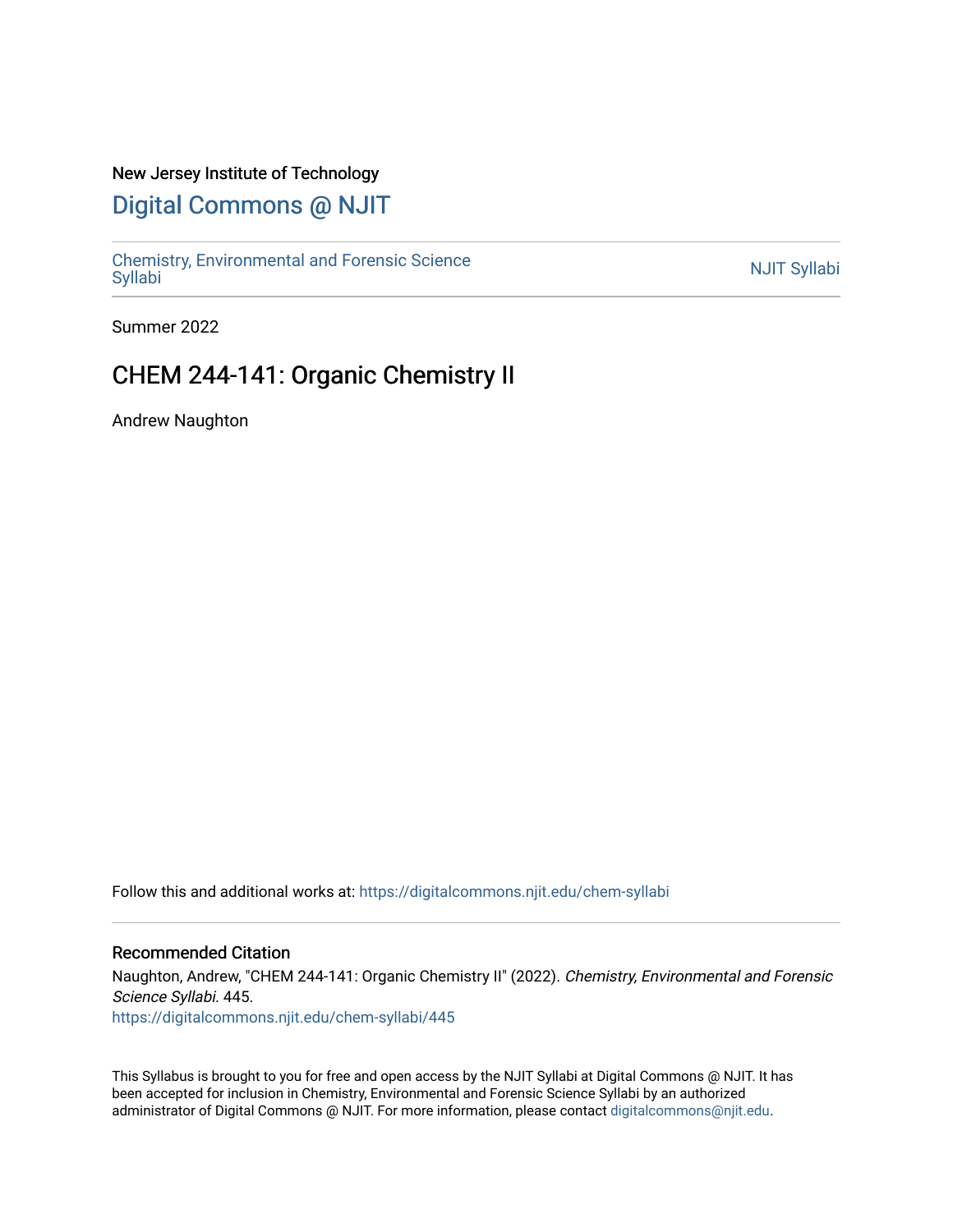

### THE COLLEGE OF SCIENCE AND LIBERAL ARTS

### The Department of Chemistry and Environmental Science

# **Chemistry 244 – 141 Organic Chemistry II**  *Middle-Summer Session 2022 Course Syllabus*

**NJIT [Academic](https://www.njit.edu/policies/sites/policies/files/academic-integrity-code.pdf) Integrity Code**: All Students should be aware that the Department of Chemistry & Environmental Science (CES) takes the University Code on Academic Integrity at NJIT very seriously and enforces it strictly. This means that there must not be any forms of plagiarism, i.e., copying of homework, class projects, or lab assignments, or any form of cheating in quizzes and exams. Under the University Code on Academic Integrity, students are obligated to report any such activities to the Instructor.

### **COURSE INFORMATION**

**Course Description**: This course is a continuation of Organic Chemistry I (CHEM 243). Students will learn about modern spectroscopic analysis techniques for structure determination, recognize additional organic functional groups (ethers, aromatic compounds, ketones, aldehydes, carboxylic acids and derivatives, amines), predict the result of chemical reactions based on these functional groups, and explain the observed reactivity using mechanistic rationalizations.

#### **Number of Credits**: 3

**Prerequisites**: Chem 243 (or equivalent) with a grade of C or better.

| <b>Course-Section</b>     | <b>Time and Place</b>                                               | <b>Instructor</b>   |
|---------------------------|---------------------------------------------------------------------|---------------------|
| Chemistry 243 Section 141 | Tuesdays and Thursdays, 6:00 - 9:00<br>pm (15-minute break at 7:15) | Dr. Andrew Naughton |
|                           | <b>Tiernan Hall 111</b>                                             |                     |

**Office Hours:** Mutual appointment via WebEx

**Required Textbook**: electronic or physical texts are both acceptable. Homework and reading assignments are given from the text, so it is required.

| Title          | Organic Chemistry          |  |
|----------------|----------------------------|--|
| Author         | Wade, L.G; Simek, J.W.     |  |
| <b>Edition</b> | Ninth                      |  |
| Publisher      | Pearson                    |  |
| ISBN #         | ISBN 13: 978-0-321-97137-1 |  |

**University-wide Withdrawal Date**: The last day to withdraw with a **W** is Friday, June 17th. It will be strictly enforced.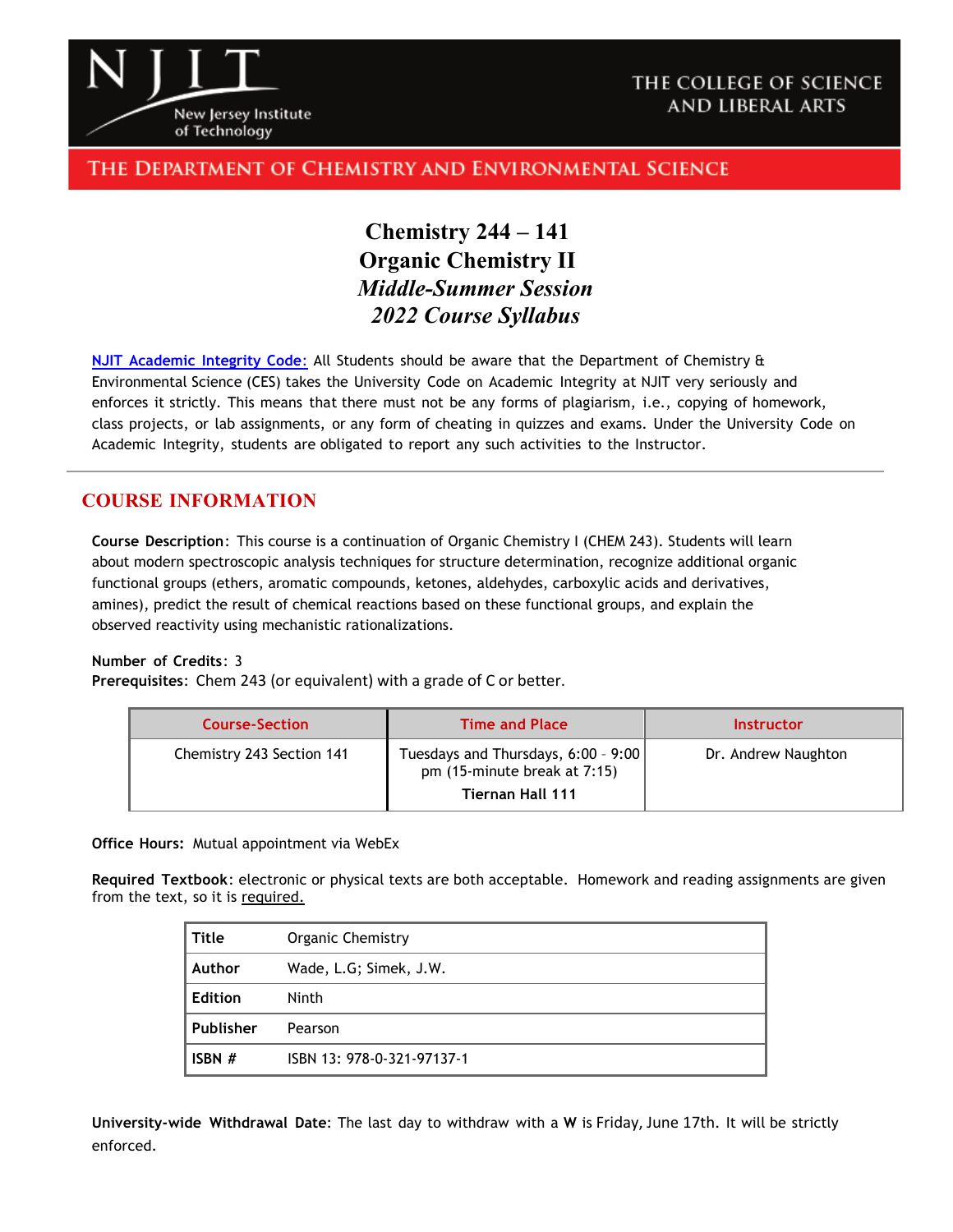#### **Learning Outcomes:**

Upon completion of the course, you should have a facility in accomplishing the following:

- **1.** Use IR, NMR and MS spectroscopic data to determine the structure of molecules.
- **2.** Draw correct structures of products expected for a given set of reactants.
- **3.** Explain why chemical reactions do or do not happen, based on functional group reactivity and concepts like acidity/basicity, electrophilicity/nucleophilicity or aromaticity.
- **4.** Draw resonance structures of conjugated systems including alkenes, aromatic compounds and carbonyl compounds and relate these structures to reactivity.
- **5.** Write mechanisms for the reactions covered, including electrophilic aromatic substitution, nucleophilic addition to carbonyls, addition-elimination reactions of carboxylic acid derivatives, reactions at the alpha carbon of carbonyls.
- **6.** Common Reactions and Mechanistic Aspects of Ketones and Aldehydes
- **7.** Common Reactions and Mechanistic Aspects of Amines, Ethers, Epoxides and Thioethers
- **8.** Common Reactions and Mechanistic Aspects Carboxylic Acids and Carboxylic acid derivatives
- **9.** Common Reactions and Mechanistic Aspects of Condensation Reactions and Alpha Substitutions
- **10.** Common Reactions and Mechanistic Aspects of Carbohydrates and Nucleic Acids

#### **POLICIES**

**All CES students must familiarize themselves with, and adhere to, all** official university-wide student policies. CES takes these policies very seriously and enforces them strictly.

| Attendance and Participation (50 points)    | 5%  |
|---------------------------------------------|-----|
| Homework (150 points)                       | 15% |
| <b>Chapter Reading Quizzes (100 points)</b> | 10% |
| Midterm Exam I (200 points)                 | 20% |
| Midterm Exam II (200 points)                | 20% |
| Final Exam (300 points)                     | 30% |

**Grading Policy**: The final grade in this course will be determined as follows:

Your final letter grade in this course will be based on the following tentative curve:

| A  | >850 Points |     | >650 Points |
|----|-------------|-----|-------------|
| B+ | >800 Points | ⊟ D | >550 Points |
| В  | >750 Points |     | <550 Points |
|    | >700 Points |     |             |

**Attendance Policy**: Attendance at classes will be recorded and is **mandatory**. Students are excused from ONE class due to random circumstance. More than one absence will result in loss of points from the 5% attendance and participation grade. Each class is a learning experience that cannot be replicated through simply "getting the notes."

**Homework Policy**: This is an accelerated summer course which relies heavily on homework for learning. Timely completion of homework is an expectation of the course. Late homework cannot be accepted. As valid events sometimes preclude the ability of the student to do homework the lowest homework grade will be dropped. The homework problems set by the instructor are to be handed in for grading and will be used in the determination of the final letter grade as described above. All homework is handed in via the appropriate CANVAS portal.

**Chapter Reading Quizzes:** Due to the accelerated nature of the course students will be required to read sections of the textbook prior to each lecture. A short open book 10 minute quiz will take place at the start of each lecture to test comprehension and preparedness for the lecture.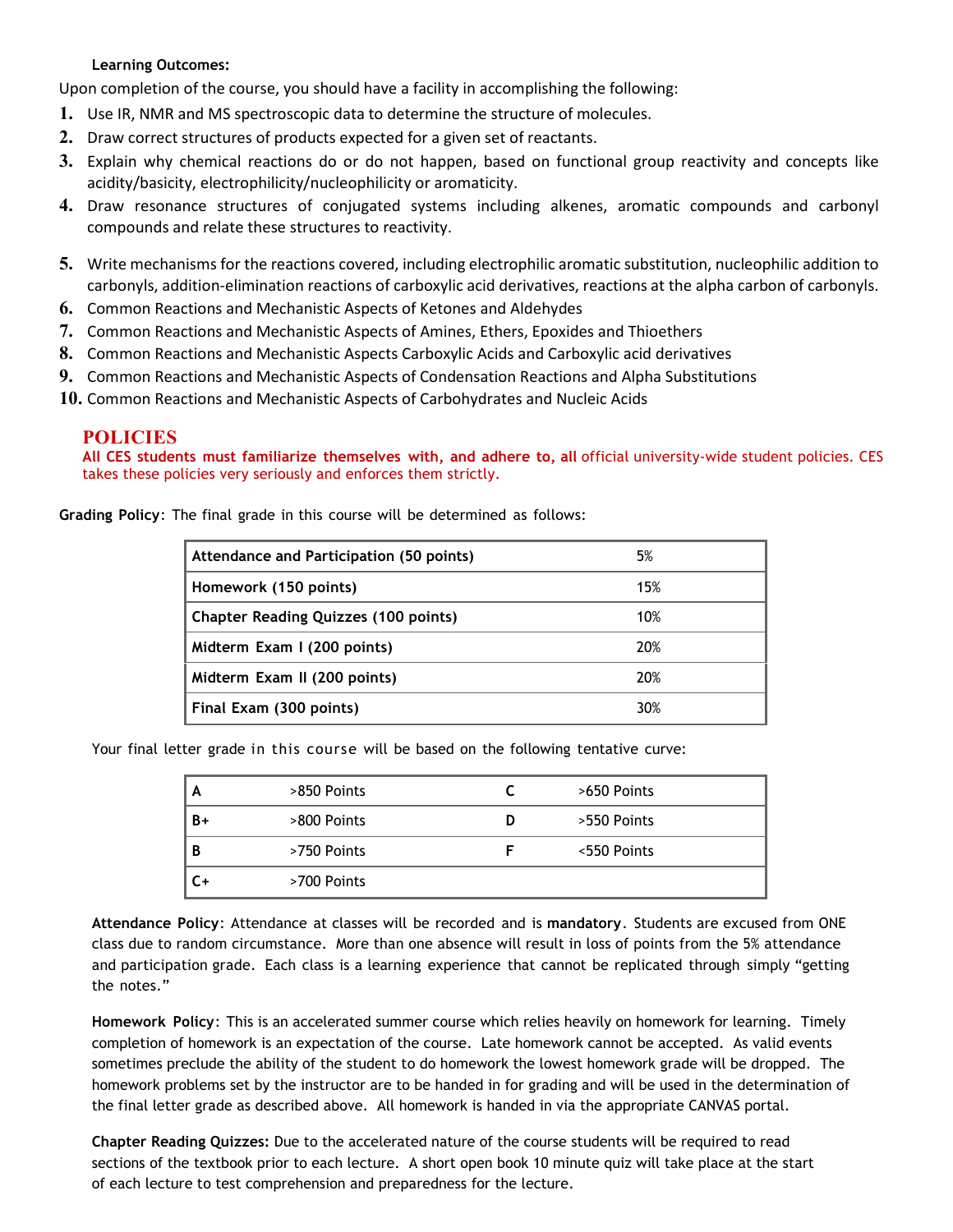**Exams**: There will be two midterm exams held in class during the semester and one final exam. The following exam periods are tentative and therefore possibly subject to change:

| l Midterm Exam I  | June 7, 2022  |
|-------------------|---------------|
| l Midterm Exam II | June 23, 2022 |
| I Final Exam      | July 21, 2022 |

The final exam **is cumulative**. All Organic Chemistry builds on itself.

**Makeup Exam Policy**: There will be **NO MAKE-UP QUIZZES OR EXAMS** during the summer sessions. If a student has a legitimate reason for missing a quiz or exam, the student should contact the Dean of Students office and present written verifiable proof of the reason for missing the exam, e.g., a doctor's note, police report, court notice, etc. clearly stating the date AND time of the mitigating problem. The student must also notify the instructor that the exam will be missed so that appropriate steps can be taken to make up the grade.

**Cellular Phones**: Cellular Phones MUST be removed from your work area during all exams. Evidence of a cell phone, even if it is turned off is grounds for a 0 on the exam and possible to the referral to the Dean of Students for disciplinary action.

### **ADDITIONAL RESOURCES**

 $\bullet$ 

**Chemistry Tutoring Center**: May not be available for Summer Sessions. Contact the instructor for one-on-one meeting if additional help is needed.

**Accommodation of Disabilities**: **O**ffice of **A**ccessibility **R**esources and **S**ervices (*formerly known as Disability Support Services*) offers long term and temporary accommodations for undergraduate, graduate and visiting students at NJIT.

If you need accommodations due to a disability, please contact Chantonette Lyles, Associate Director at the Office of Accessibility Resources and Services at 973-596-5417 or via email at [lyles@njit.edu.](mailto:lyles@njit.edu) The office is in Fenster Hall Room 260. A Letter of Accommodation Eligibility from the Office of Accessibility Resources Services office authorizing your accommodations will be required.

For further information regarding self-identification, the submission of medical documentation and additional support services provided please visit the Accessibility Resources and Services (OARS) website at:

[http://www5.njit.edu/studentsuccess/disability-support -services/](http://www.njit.edu/studentsuccess/accessibility/)

**Important Dates** See: Summer 2022 Academic Calendar at the following web site:

<https://www5.njit.edu/registrar/summer-2022-academic-calendar/>

| Date          | Day | <b>Event</b>                               |
|---------------|-----|--------------------------------------------|
| May 23, 2022  | M   | Mid-Summer Session Begins                  |
| May 27, 2022  | F   | Last Day to drop with 100% refund          |
| May 30, 2022  | M   | Memorial Day - No Classes                  |
| May 31, 2022  | т   | Last Day for 80% refund on dropped classes |
| June 4, 2022  | Sa  | Last Day for 60% Refund on dropped class.  |
| June 7, 2022  | т   | Exam 1 Chapters 12-15                      |
| June 8, 2022  | w   | Last Day for 40% Refund on dropped class.  |
| June 13, 2022 | M   | Last Day for 20% Refund on dropped class.  |
| June 17, 2022 | F   | Last Day to Withdraw                       |